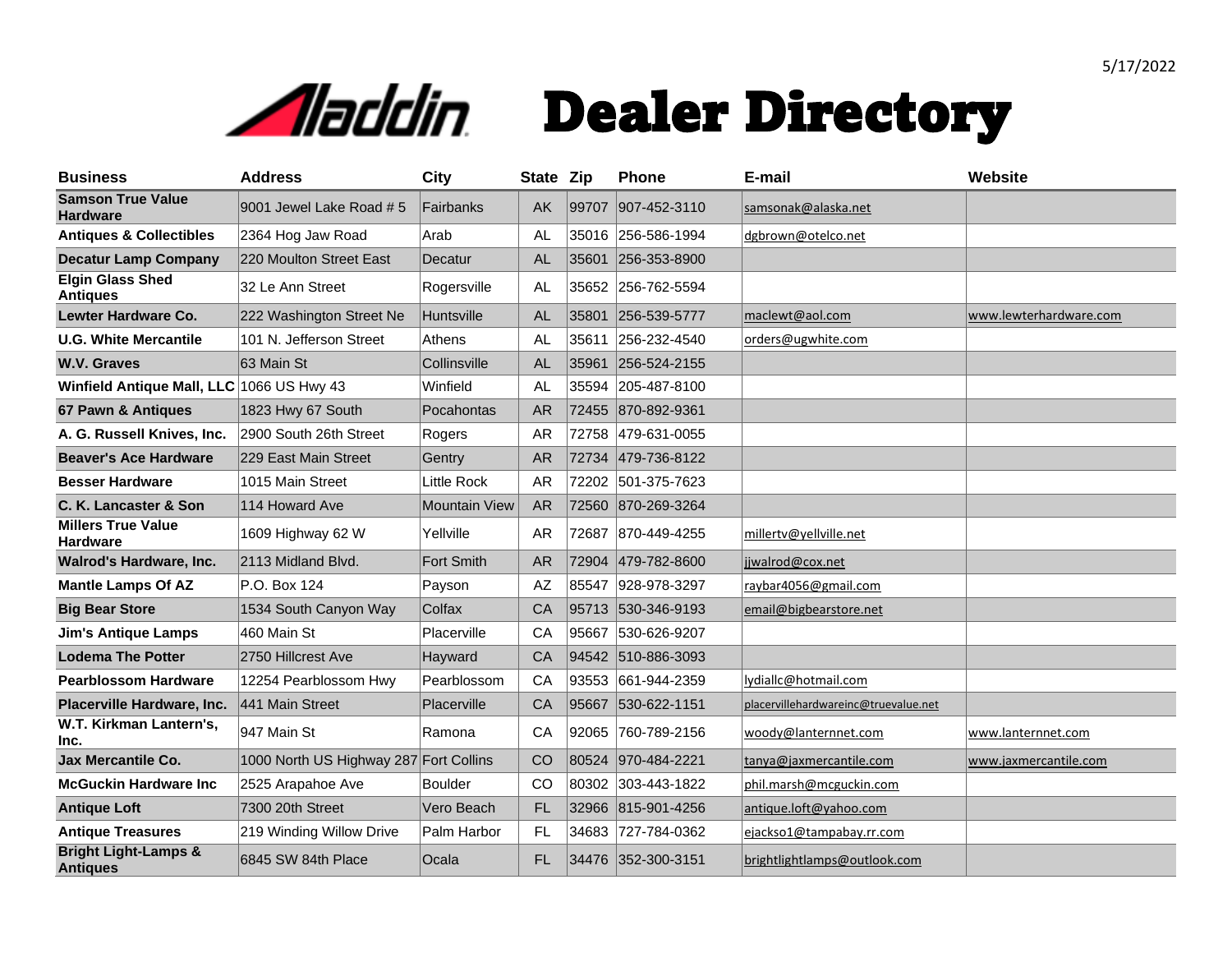| <b>Business</b>                                    | <b>Address</b>                       | <b>City</b>        | State Zip |       | <b>Phone</b>       | E-mail                              | Website                        |
|----------------------------------------------------|--------------------------------------|--------------------|-----------|-------|--------------------|-------------------------------------|--------------------------------|
| <b>Glen Haven Gallery</b>                          | 2545 South St                        | Leesburg           | FL        | 34748 | 352-787-7954       |                                     |                                |
| <b>Dutchman's Store</b>                            | <b>103 Division Street</b>           | Cantril            | IA        |       | 52542 319-397-2322 | dutchman@netins.net                 |                                |
| <b>Farver True Value</b>                           | 2617 1st Avenue East                 | Newton             | IA        | 50208 | 641-791-9614       |                                     |                                |
| <b>Hershberger Country</b><br><b>Store</b>         | 1413 Grant Avenue                    | Hazleton           | IA        | 50641 | 319-404-2018       |                                     |                                |
| <b>Midwest Emporium</b><br><b>Enterprises</b>      | 1331 Sandusky Drive                  | Iowa City          | IA        |       | 52240 319-337-7820 | richard@midwestemporium.com         |                                |
| <b>Greyhouse Inn Bed &amp;</b><br><b>Breakfast</b> | 1115 Hwy 93 S                        | Salmon             | ID        | 83467 | 208-756-3968       | greyhouse@greyhouseinn.com          | www.greyhouseinn.com           |
| <b>The Preparedness Store</b>                      | 120 Northgate Mile                   | <b>Idaho Falls</b> | ID        | 83401 | 208-524-8300       | info@thepreparednessstore.com       |                                |
| <b>Country Favorite</b>                            | 7202 North Lighthouse Lane Bell Rive |                    | IL        | 62810 | 618-242-1386       |                                     |                                |
| <b>Hearth &amp; Home Inc.</b>                      | 530 W. Northwest Hwy (Rt.<br>14)     | Mt Prospect        | IL        | 60056 | 847-259-7550       | sales@hearthandhomeusa.com          | www.hearthandhomeusa.com       |
| Kelly Seed & Hardware<br>Co.                       | 202 Hamilton Blyd                    | Peoria             | IL        | 61602 | 309-674-0577       | kellyseed@yahoo.com                 | www.kellyseed.net              |
| <b>Orchardville Variety Store</b>                  | 339 County Road 1850<br>North        | Xenia              | IL        | 62899 | 618-835-4406       |                                     |                                |
| <b>Parragon Anitques</b>                           | 16751 Tonga Ln                       | Carlinville        | IL        |       | 62626 217-851-2550 |                                     |                                |
| <b>Skinners Coachhouse</b><br><b>Antiques</b>      | 816 S. Charter St                    | Monticello         | IL        | 61856 | 217-762-8425       | elizabeth.skinner@mchsi.com         |                                |
| Yoder's Lamps &<br><b>Antiques</b>                 | 214 South Vine Street                | Arthur             | IL        |       | 61911 217-543-2108 |                                     |                                |
| <b>Bear Hardware</b>                               | 75 W Chestnut St                     | Nashville          | IN        | 47448 | 812-988-8888       | bearhardware@aol.com                |                                |
| <b>Country Acres</b><br><b>Greenhouse</b>          | 315 Bush Road                        | Spencer            | IN        |       | 47460 812-829-4092 | katt@trueband.com                   | www.countryacresgreenhouse.com |
| <b>D L Schwartz Company</b>                        | 2188 S. Hwy 27                       | Berne              | IN        | 46711 | 260-692-1464       |                                     |                                |
| <b>Eash Sales</b>                                  | 1205 N. State Road 5                 | Shipshewana        | IN        |       | 46565 260-768-7511 |                                     |                                |
| <b>Keys To The Past LLC</b>                        | 656 Suite B Main St                  | <b>Brookville</b>  | IN        |       | 47012 765-647-1374 | gordonk 1@yahoo.com                 |                                |
| <b>Mattie's Mercantile</b>                         | 2521 25th                            | Columbus           | IN        | 47201 | 812-375-9511       | matties2524@yahoo.com               |                                |
| <b>Rockville Coin &amp;</b><br><b>Collectables</b> | 110 South Market Street              | Rockville          | IN        | 47872 | 765-203-8680       | rockvillecoincollectables@gmail.com | www.rockvillecoin.com          |
| Yoder's Shipshewana<br><b>Hardware</b>             | 300 S. Van Buren St                  | Shipshewana        | IN        |       | 46565 260-768-4163 | hardware@yodershardware.com         | www.yodershardware.com         |
| <b>Center Gun Shop</b>                             | 410 North Brown                      | <b>Norton</b>      | KS        | 67654 | 785-877-3626       | centrgun@ruraltel.net               |                                |
| <b>Jon's Electronic Service</b>                    | 134 E. Main                          | Gardner            | KS        | 66030 | 913-884-6999       | jfbp@juno.com                       |                                |
| <b>Mill Creek Antiques</b>                         | 107 Newbury Ave                      | Paxico             | KS        | 66526 | 785-636-5520       | stoveking@millcreekantiques.com     | www.millcreekantiques.com      |
| Yoder Hardware & Lumber<br>Co.                     | 9816 S Main                          | Yoder              | KS        | 67585 | 620-465-2277       | yoderhardware@yoderkansas.com       | www.yoderkansas.com            |
| <b>Alices Collectibles</b>                         | 2110 Bluff Springs Road              | Glasgow            | ΚY        |       | 42141 270-678-7310 | alcinjog@scrtc.com                  |                                |
| <b>Cadiz Antique Mall</b>                          | 34 Main St.                          | Cadiz              | KY        |       | 42211 270-522-7880 |                                     |                                |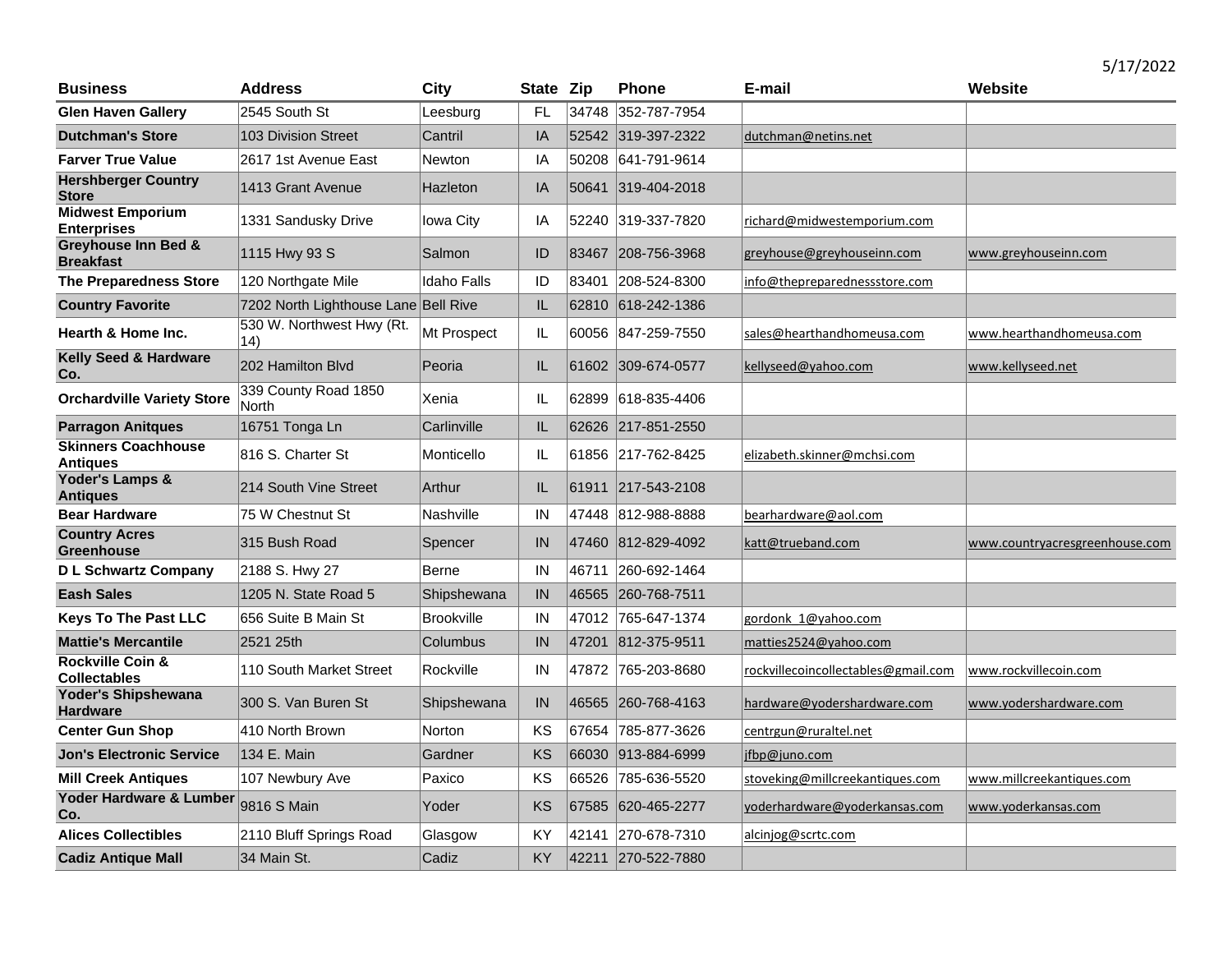| <b>Business</b>                                    | <b>Address</b>                                  | <b>City</b>          | State Zip |       | <b>Phone</b>                   | E-mail                             | Website                   |
|----------------------------------------------------|-------------------------------------------------|----------------------|-----------|-------|--------------------------------|------------------------------------|---------------------------|
| <b>Dutch Kuntry</b>                                | 225 Vaughns Grove<br>Fairview Rd.               | Pembroke             | KY        |       | 42266 270-885-8210             |                                    |                           |
| Hank Brothers True Value 3525 Wayne Sullivan Drive |                                                 | Paducah              | KY        |       | 42003 270-443-8236             |                                    |                           |
| Larry's Lamps                                      | 126 S Main St                                   | <b>Brownsville</b>   | KY        |       | 42210 270-597-3126             |                                    |                           |
| <b>Shannon Lamp</b>                                | 1210 N Limestone Street                         | Lexington            | <b>KY</b> | 40505 | 859-255-5285                   | shannonlampservice@windstream.net  | www.shannonlamp.com       |
| <b>Yoder's Variety</b>                             | 7561 State Route 91 North                       | Marion               | KY        | 42064 | 270-965-5975                   |                                    |                           |
| <b>Survival Unlimited, LLC</b>                     | 235 N Airline Hwy                               | Gonzales             | LA        | 70737 | 225-647-8194                   |                                    |                           |
| <b>Machias Hardware</b><br>Company                 | 25 Main Street                                  | Machias              | ME        |       | 04654 207-255-6581             | paul@machiashardware.com           | www.machiashardware.com   |
| <b>The Pioneer Place</b>                           | 2539 Us Route 2                                 | Smyrna               | <b>ME</b> |       | 04780 207-757-8984             |                                    |                           |
| Viking, Inc.                                       | 114 Mines Rd                                    | <b>Blue Hill</b>     | <b>ME</b> | 04614 | 207-338-3480<br>1-800-439-4729 |                                    |                           |
| <b>Colonville Country Store</b>                    | 7047 E Colonville Rd                            | Clare                | MI        | 48617 | 989-386-8686                   |                                    |                           |
| <b>Crystal Falls Trading Co</b>                    | 208 Superior Avenue                             | <b>Crystal Falls</b> | MI        | 49920 | 906-875-6411                   | sales@crystalfallstradingco.com    |                           |
| The Pioneer General Store 432 N. Mt. Tom Rd.       |                                                 | Mio                  | MI        | 48647 | 989-826-3580                   |                                    |                           |
| <b>Sonset</b>                                      | 3732 Bailey Road                                | Marlette             | MI        | 48453 | 989-635-2696                   | sonset@centurytel.net              | www.sonsetmarine.com      |
| <b>Leipolds Of Excelsior</b>                       | 239 Water Street                                | Excelsior            | <b>MN</b> | 55331 | 952-474-5880                   |                                    |                           |
| Let There Be Light                                 | 210 North Main                                  | Stillwater           | <b>MN</b> |       | 55082 651-351-7580             | steve@belightmn.com                |                           |
| <b>Mohn Electric Company</b>                       | 925 W. Lake St                                  | Minneapolis          | <b>MN</b> | 55408 | 612-823-4243                   |                                    |                           |
| <b>Branneky True Value</b><br><b>Hardware</b>      | 11403 St. Charles Rock<br>Road                  | <b>Bridgeton</b>     | MO        |       | 63044 314-739-0960             | branhdwe@sbcglobal.net             |                           |
| <b>Comeonin Antiques</b>                           | 241 Cobblestone Drive -<br>Hwy 60 W. Of Seymour | Seymour              | <b>MO</b> |       | 65746 471-935-9112             | comeoninantiques@hotmail.com       |                           |
| <b>Country View Fabric</b>                         | 1291 Se 1300                                    | Windsor              | <b>MO</b> | 65360 | 660-647-2625                   |                                    |                           |
| <b>D-Lites</b>                                     | 11225 East Rob Cook Road                        | Centralia            | <b>MO</b> | 65240 | 573-696-3619                   | dlites208@aol.com                  |                           |
| <b>Mast Country Store</b>                          | Route 2 Box 14                                  | Revere               | <b>MO</b> | 63465 |                                |                                    |                           |
| <b>Ozark Antique Mall</b>                          | 200 N. 20th St.                                 | Ozark                | <b>MO</b> | 65721 | 417-869-8561                   | ozarkantiquemall@aol.com           |                           |
| <b>Rathbone Ace Hardware</b>                       | 508 E. Commercial                               | Springfield          | MO        |       | 65803 417-862-6775             |                                    |                           |
| <b>Sentimental Journey</b><br><b>Antiques</b>      | 1011 W. 24 Hwy                                  | Independence         | <b>MO</b> | 64050 | 816-836-8343                   | rewiggins@aol.com                  |                           |
| <b>The Lead Mine Country</b><br><b>Store</b>       | 176 State Road YY                               | Tunas                | <b>MO</b> |       | 65764 719-310-6557             |                                    |                           |
| <b>WSI Distributors</b>                            | 405 North Main Street                           | St. Charles          | <b>MO</b> | 63301 | 636-946-5811                   | karen@wsidistributors.com          | www.wsidistributors.com   |
| <b>Oswalt Building Material</b>                    | 281 Scott Avenue                                | Mathiston            | <b>MS</b> | 39752 | 662-263-4583                   | coswalt@oswaltbuildingmaterial.com |                           |
| <b>Vaughn's Outboard</b><br><b>Service</b>         | 2330a County Road 105                           | Walnut               | <b>MS</b> | 38683 | 662-223-5819                   |                                    |                           |
| Silver Bow Hearth & Home 1810 Meadowlark           |                                                 | <b>Butte</b>         | MT        | 59701 | 406-494-6781                   | silverbowhearth@hotmail.com        | www.silverbowhearth.com   |
| <b>Carolina Readiness</b><br><b>Supply Inc</b>     | 72 Montgomery Street                            | Waynesville          | <b>NC</b> |       | 28786 828-456-5310             | kkdjan@aol.com                     | www.carolinareadiness.com |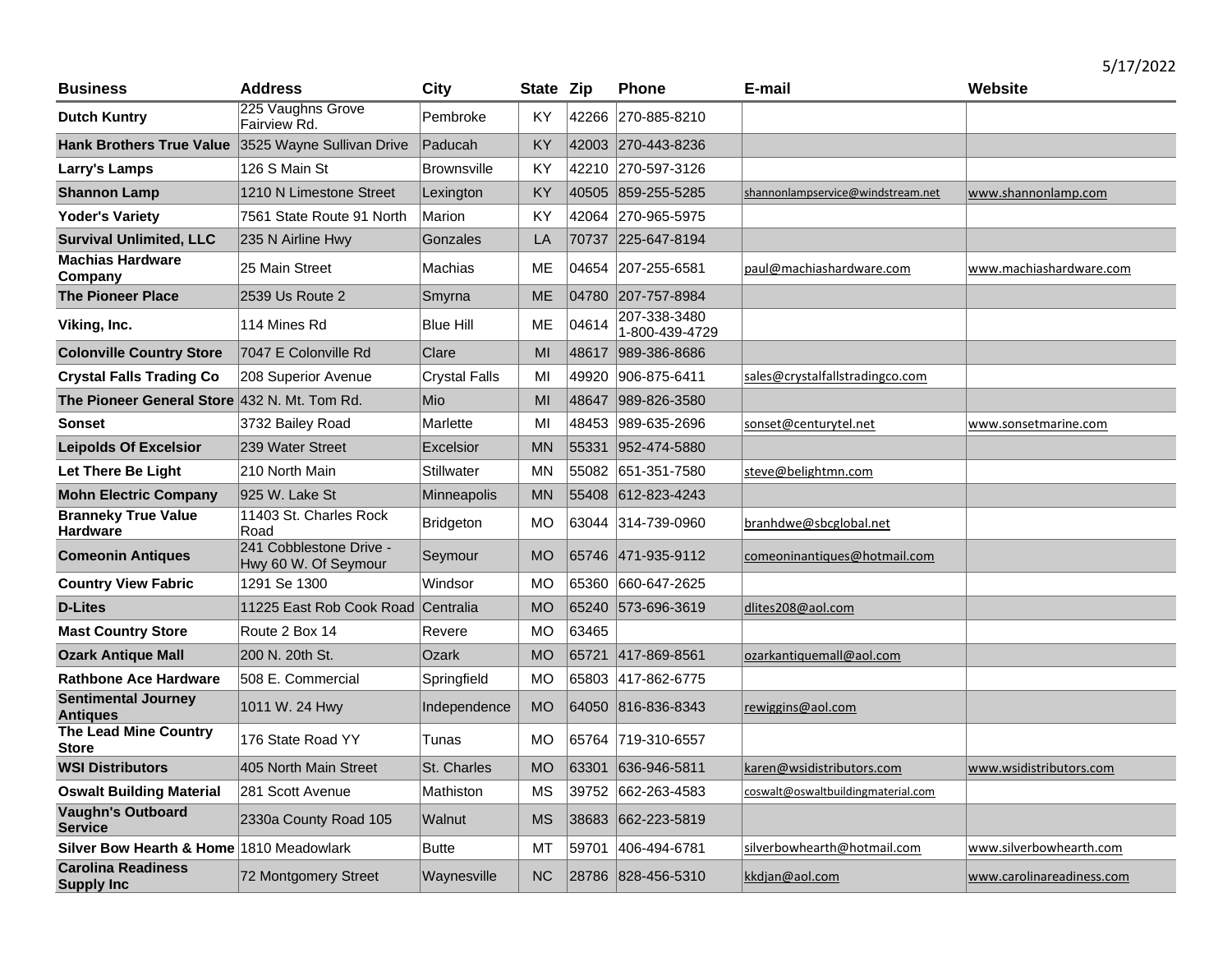| Business                                               | <b>Address</b>                     | City                 | State Zip |       | <b>Phone</b>       | E-mail                           | Website                       |
|--------------------------------------------------------|------------------------------------|----------------------|-----------|-------|--------------------|----------------------------------|-------------------------------|
| <b>Fletcher Lamp Post</b>                              | 3917 Hendersonville Rd             | Fletcher             | <b>NC</b> | 28732 | 828-687-1605       | coinkeith@aol.com                |                               |
| <b>Lanier's Hardware</b>                               | 218 S. Main                        | Lexington            | <b>NC</b> |       | 27293 336-248-5935 |                                  |                               |
| <b>Mast General Store</b>                              | Hwy 194-200 Punkin Center          | <b>Valle Crucis</b>  | <b>NC</b> | 28691 | 828-963-6511       | greta@mastgeneralstore.com       |                               |
| <b>The Brass Shoppe</b>                                | 240 W. Montgomery St.              | Henderson            | <b>NC</b> |       | 27536 252-438-3776 | brassshoppe@ncol.net             |                               |
| <b>312 Main Antiques</b>                               | 9705 South Main Ave                | Holstein             | <b>NE</b> | 68950 | 308-390-5257       | zzrocks53@gtmc.net               |                               |
| <b>Wow Antiques</b>                                    | 2531 Country Club Ave.             | Omaha                | <b>NE</b> | 68104 | 402-553-1539       | williamowheatley@aol.com         |                               |
| <b>Aladdins And Get Backs</b>                          | 455 Old College Rd                 | Andover              | <b>NH</b> |       | 03216 603-410-7568 | goodyearone@outlook.com          |                               |
| <b>Alexandria Lamp Shop</b>                            | 126 Pease Road                     | Meredith             | <b>NH</b> |       | 03253 603-279-4234 | alexlamp@metrocast.net           |                               |
| Woodman Associates Inc.                                | 587 Pine River Pond                | E. Wakefield         | <b>NH</b> | 03830 | 603-522-8216       | diane@woodmansforgefireplace.com |                               |
| <b>Audubon True Value</b><br><b>Hardware</b>           | 106 Chestnut Street                | Audubon              | <b>NJ</b> |       | 08106 856-547-2612 |                                  |                               |
| <b>Colonial Lamp Shoppe</b>                            | 5210 Route 7 - Box 128             | Hoosick              | <b>NY</b> | 12089 | 518-686-5371       | lampnewold@adelphia.net          |                               |
| H. Houst & Son Inc.                                    | 4 Mill Hill Road                   | Woodstock            | <b>NY</b> | 12498 | 845-679-2115       | hhoustinc@netscape.net           |                               |
| <b>Marengo Metalworks</b>                              | 101 Clyde Marengo Road             | Clyde                | NY        |       | 14433 No Phone     |                                  |                               |
| <b>Old Forge Hardware</b>                              | 104 Fulton Street                  | Old Forge            | <b>NY</b> |       | 13420 315-369-6100 | mike@allwilcox.com               |                               |
| <b>Autumn Lily's Collection</b><br>Ltd                 | 4150 Gardner Barclay Road Farmdale |                      | OH        | 44417 | 330-876-4848       | autumnlilys@embargmail.com       |                               |
| <b>Erb's Stove Center, Ltd</b>                         | 4100 State Route 39                | Millersburg          | OH        | 44654 | 330-893-3903       | erbduane@gmail.com               |                               |
| <b>Johnson's Lamp Shop</b>                             | 8518 East National Rd              | S. Vienna            | OH        | 45369 | 937-568-4551       | jls@johnsonslampshop.com         | www.johnsonslampshop.com      |
| <b>Larry's Lamps &amp; Antiques</b><br><b>Emporium</b> | 1951 Anderson Anthony              | Leavittsburg         | OH        | 44430 | 330-898-7741       | lwinans1951@aol.com              |                               |
| Lehman's                                               | 4779 Kidron Rd                     | Dalton               | OН        |       | 44618 330-828-8828 | info@lehmans.com                 | www.lehmans.com               |
| <b>Doug's RV Center</b>                                | Route 5 Box 519a                   | Duncan               | OK        |       | 73533 580-252-7946 | dougsrv@hughes.net               |                               |
| <b>Shades Of The Past</b>                              | 13947 W. Benton Rd                 | Hulbert              | OK        |       | 74441 918-456-1151 | thechromehorse@yahoo.com         | www.shadesofthepaststore.com  |
| <b>Aurora Lamp Works</b>                               | 21651 Main Street                  | Aurora               | <b>OR</b> |       | 97002 503-678-3060 |                                  |                               |
| <b>Brighter Homes Lighting</b>                         | 1968 West 6th Ave                  | Eugene               | OR        | 97402 | 541-343-2556       | bhl@bhl.comcastbiz.net           | www.brighterhomeslighting.com |
| <b>Farrs Hardware</b>                                  | 880 South First St                 | Coos Bay             | <b>OR</b> |       | 97420 541-267-2137 | farrshardware@msn.com            |                               |
| Nor-Mon Distribution, Inc.                             | 1134 Se Stark St                   | Portland             | 0R        |       | 97214 503-234-6215 | normondist@hotmail.com           |                               |
| <b>The Wick Shop</b>                                   | 57282 Fat Elk Rd                   | Coquille             | <b>OR</b> |       | 97423 541-396-1519 | milesstair@hughes.net            | www.milesstair.com            |
| <b>21st Century</b>                                    | 2950 Fretz Valley Rd               | Perkasie             | PA        | 18944 | 215-249-0800       | sales@21centuryinc.com           |                               |
| <b>McCartney FEED &amp;</b><br><b>HARDWARE</b>         | 1683 Airport Road                  | <b>FREDONIA</b>      | PA        |       | 16124 724-475-3215 |                                  |                               |
| Moore & Moore Hardware                                 | 1278 Perry Highway                 | Portersville         | PA        | 16051 | 724-368-8361       | info@mooreshardware.biz          |                               |
| <b>Peak Distribution</b>                               | 89 Old Leacock Rd                  | <b>Ronks</b>         | PA        |       | 17572 717-768-7174 | dave@leacockcolemancenter.com    | www.leacockcolemancenter.com  |
| <b>Old Candle Barn</b>                                 | 3551 Old Philadelphia Pike         | Intercourse          | PA        |       | 17534 717-768-3231 | jlapp@oldcandlebarn.com          | www.oldcandlebarn.com         |
| <b>Warren's Warren</b>                                 | 101 Ayyar Court                    | <b>Slippery Rock</b> | PA        |       | 16057 724-738-0704 | gwarrensmith@zoominternet.net    |                               |